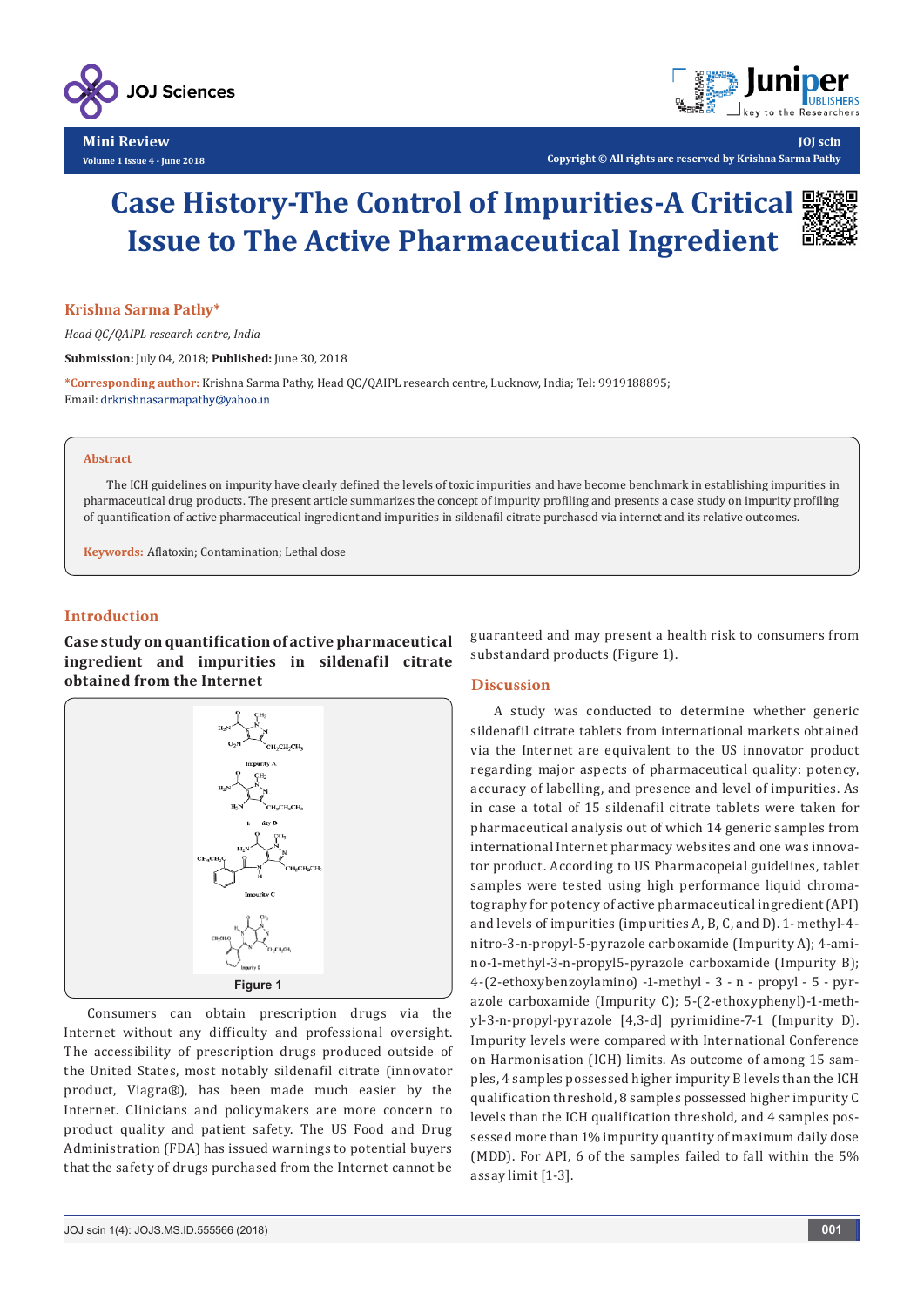Outcomes of study revealed that in that manufacturing standards for sildenafil citrate generic drug products compared with the US innovator product are not equivalent with regards to potency and levels of impurities. They have implications for safety and effectiveness that should be addressed by clinicians to safeguard consumers who choose to purchase sildenafil citrate and foreign-manufactured drugs, via the Internet. In the present era, there is a tremendous upsurge for impurity profiling of pharmaceutical products. Presence of impurities in trace quantity in drug substance or drug product is inevitable. Therefore, their level should be controlled and monitored. They can reinforce or diminish the pharmacological efficacy of the Active Pharmaceutical Ingredient (API). Sometimes, the effect produced by impurities can be teratogenic, mutagenic or carcinogenic. This can jeopardize the human health by affecting quality, safety and efficacy (QSE) of the product [4]. Therefore, there is an ever-increasing interest in controlling and monitoring impurities present in API / pharmaceutical products. Hence, API impurity profiling (identification, isolation and characterization) is required. Their limits and threshold values should comply with the limits set and specified by official bodies and legislation (Pharmacopoeias and International Conference on Harmonization (ICH) guidelines).

This is very important when company files Investigational New Drug Application (IND) or Abbreviated New Drug Application (ANDA). However, monitoring and controlling of impurity is different for different people. Therefore, there must be unified system to ensure that everyone speaks the same language when addressing "Issues related to impurities" ICH has published guidelines for validation of methods for analysis of impurities in new drug substances, new drug products, residual solvents and microbiological impurities for registration of pharmaceuticals for human use [5]. ICH defines impurities as "substances in the API that are not the API itself". For pharmaceutical products, impurities are defined as "substances in the product that are not the API itself or the excipients used to manufacture it" i.e. impurities are unwanted chemicals that remain within the formulation or API in small amounts which can influence QSE, thereby causing serious health hazards. According to ICH guidelines on impurities in new drug substances and new drug products, identification of impurities below the 0.1% level is not necessary unless the potential impurities expected to be unusually potent or toxic. In all cases, impurities should be qualified. If data related to qualification of the proposed specification level of an impurity is not available, then studies were required to obtain such data. According to ICH, the maximum daily dose qualification threshold is as follows:  $\langle 2g/$  day 0. 1% or 1 mg/ day intake and  $\langle 2g/$  day 0.05% As impurity profile received a critical attention from regulatory authorities, different Pharmacopoeias such as British Pharmacopoeia (BP), United States of Pharmacopoeia (USP), European Pharmacopoeia (EP) and Indian Pharmacopoeia (IP) are slowly

incorporating limits to allowable levels of impurities present in new drug substances or APIs and formulations. Moreover, several articles have stated guidelines and designed approach for isolation and identification of process related impurities and degradation products using Mass spectroscopy (MS), Nuclear Magnetic Resonance (NMR), High Performance Liquid Chromatography (HPLC), FT-Ion Cyclotron Resonance MS (FT-ICR-MS) and Tandem MS for pharmaceutical substances. Impurity profiling is a major concern in drug developing and processing [6,7]. Identification of impurities is very important task during the synthesis of drug substances and manufacture of dosage forms. It can provide crucial data regarding the toxicity, safety, various limits of detection and limits of quantitation of several organic and inorganic impurities, usually accompany with APIs and finished products. ICH has outlined guidelines about impurities but much more need to be required. There is strong requirement to have unified specifications/standards about impurities.

## **Conclusion**

Pharmaceutical impurities are the organic and inorganic unwanted chemicals which are found in active pharmaceutical ingredient after synthesis or develop during formulation development. These impurities severely affect the safety and efficacy of developed pharmaceutical product [8]. Impurity profiling detects and quantifies the levels of organic and inorganic impurities and thereby helps in better monitoring of quality, stability and safety of pharmaceutical products. Regulatory bodies worldwide are serious towards presence of impurities and impurity profiling has thus become an important step in filling drug dossiers.

#### **References**

- 1. [Terrett NK, Bell AS, Brown D, Ellis P \(1996\) Sildenafil \(VIAGRATM\), a](https://www.sciencedirect.com/science/article/pii/0960894X9600323X)  [potent and selective inhibitor of type 5 cGMP phosphodiesterase with](https://www.sciencedirect.com/science/article/pii/0960894X9600323X)  [utility for the treatment of male erectile dysfunction. Bioorganic &](https://www.sciencedirect.com/science/article/pii/0960894X9600323X)  [Medicinal Chemistry Letters 6\(15\): 1819-1824.](https://www.sciencedirect.com/science/article/pii/0960894X9600323X)
- 2. PATENTS- EP 1002798, EP 1779852, EP 0916675, US6066735, US2010048897, WO0119827, WO122918, and WO2004072079.
- 3. Cooper JDH, Muirhead DC, Taylor JE, Baker RP, Chromatogr J (1997) B 701: 87-95.
- 4. Indications and Clinical Use, Product Monograph of VIAGRA (sildenafil citrate) 2013
- 5. Pharmaceutical Forum (UCP) (1998) Sildenafil citrate and sildenafil citrate tablets monographs 24: 7182-7185.
- 6. Seagal AI, Vitale MF, Perez VL, Palacios ML, Pizzorno MT, et al. (2000) Chromatogr Related Technol 23: 1377-1386.
- 7. Miller JC, Miller JN (1984) Statistics for Analytical Chemistry. Ellis Horwood Chichester 22: 82.
- 8. [Al-Kurdi Z, Al-Jallad T, Badwan A, Jaber AMY \(1999\) High performance](http://europepmc.org/abstract/MED/18967804)  [liquid chromatography method for determination of methyl-5-benzoyl-](http://europepmc.org/abstract/MED/18967804)[2-benzimidazole carbamate \(mebendazole\) and its main degradation](http://europepmc.org/abstract/MED/18967804)  [product in pharmaceutical dosage forms. Talanta 50: 1089-1097.](http://europepmc.org/abstract/MED/18967804)